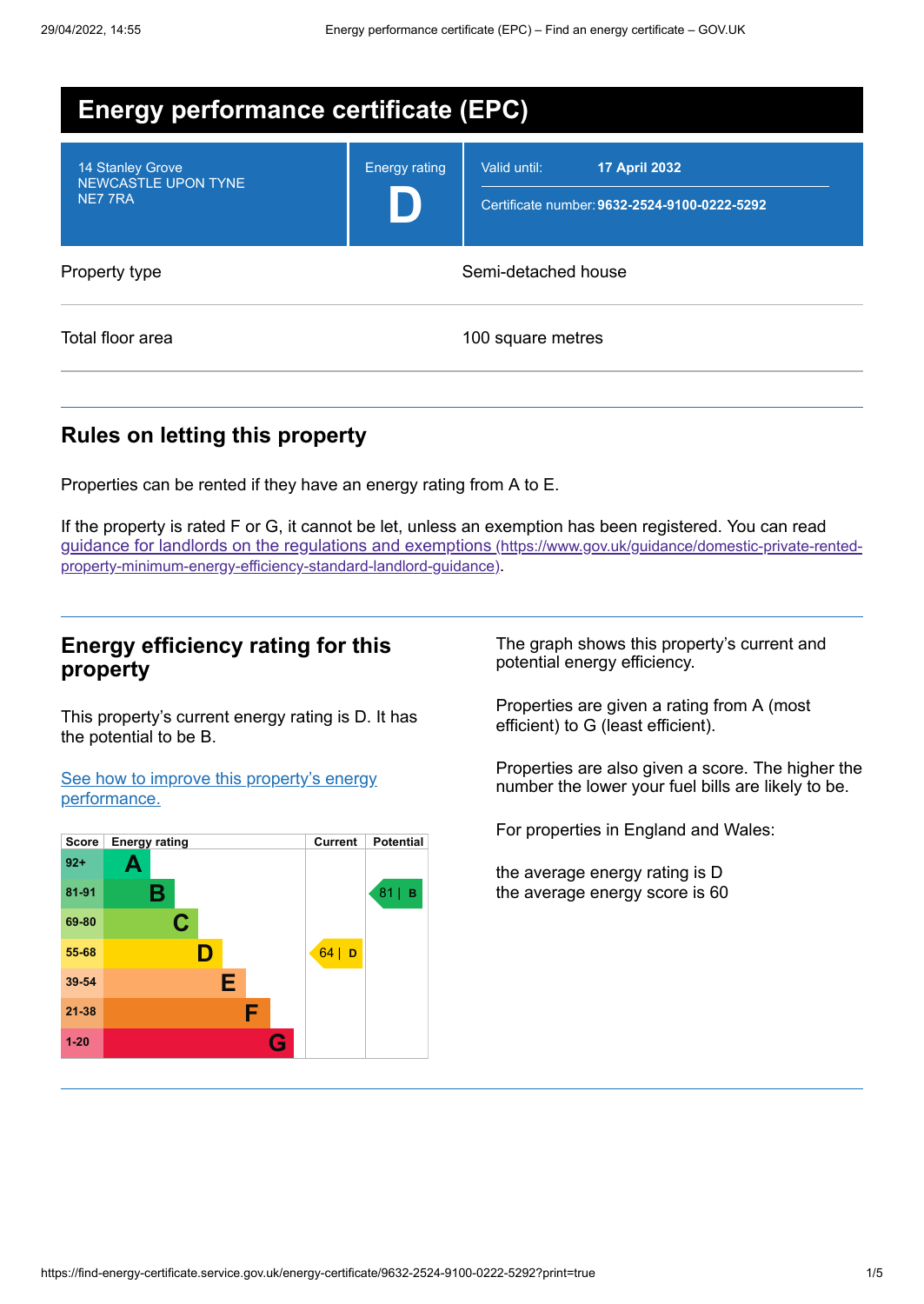## **Breakdown of property's energy performance**

This section shows the energy performance for features of this property. The assessment does not consider the condition of a feature and how well it is working.

Each feature is assessed as one of the following:

- very good (most efficient)
- good
- average
- poor
- very poor (least efficient)

When the description says "assumed", it means that the feature could not be inspected and an assumption has been made based on the property's age and type.

| <b>Feature</b>       | <b>Description</b>                             | Rating    |
|----------------------|------------------------------------------------|-----------|
| Wall                 | Cavity wall, as built, no insulation (assumed) | Poor      |
| Wall                 | Cavity wall, as built, insulated (assumed)     | Good      |
| Roof                 | Pitched, 150 mm loft insulation                | Good      |
| Roof                 | Flat, insulated (assumed)                      | Average   |
| Window               | Fully double glazed                            | Average   |
| Main heating         | Boiler and radiators, mains gas                | Good      |
| Main heating control | Programmer, room thermostat and TRVs           | Good      |
| Hot water            | From main system                               | Good      |
| Lighting             | Low energy lighting in all fixed outlets       | Very good |
| Floor                | Suspended, no insulation (assumed)             | N/A       |
| Floor                | Solid, no insulation (assumed)                 | N/A       |
| Secondary heating    | Room heaters, mains gas                        | N/A       |

#### **Primary energy use**

The primary energy use for this property per year is 259 kilowatt hours per square metre (kWh/m2).

#### **Additional information**

Additional information about this property:

Cavity fill is recommended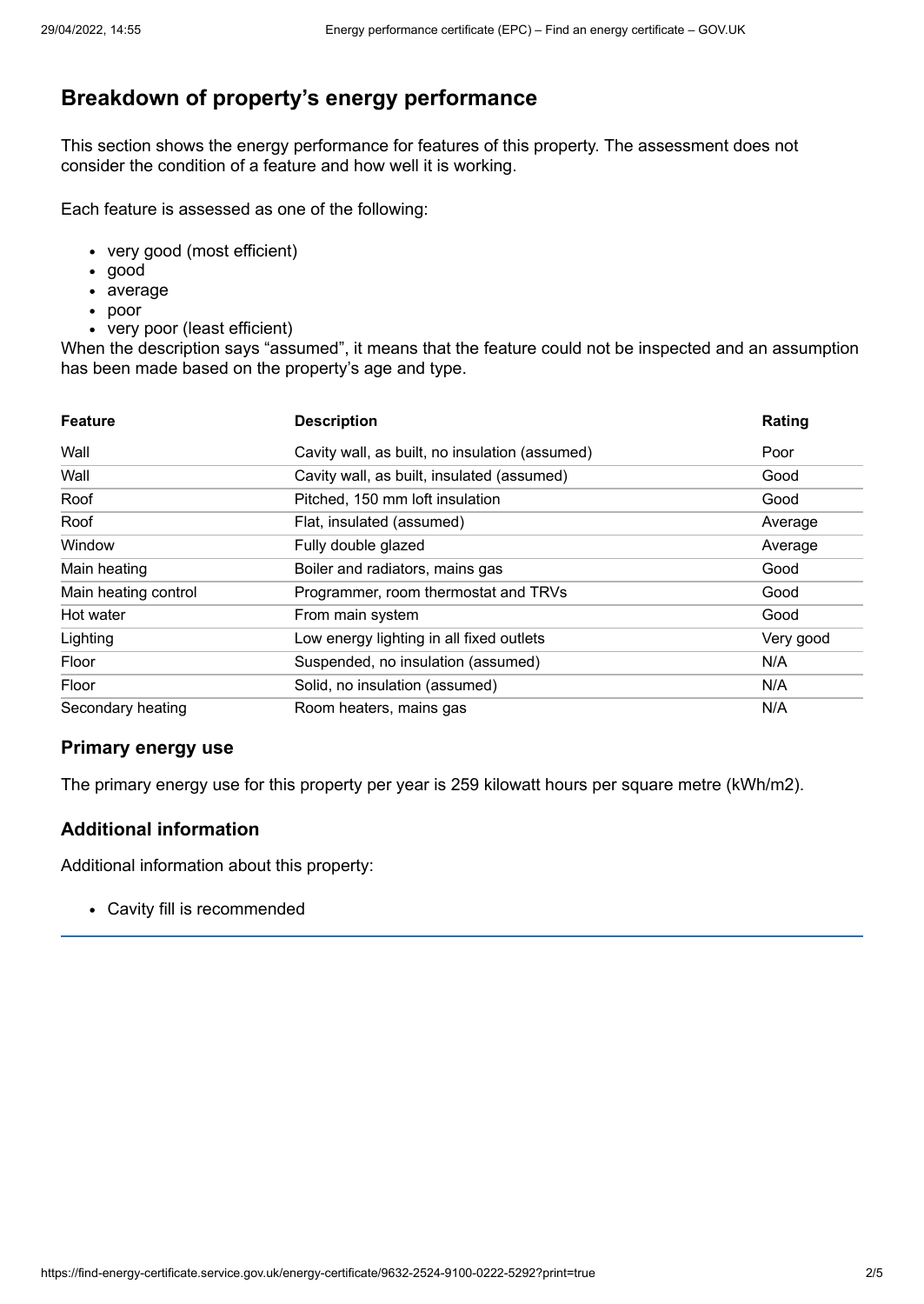| <b>Environmental impact of this</b><br>property                                                        |                 | This property produces                                                                                                                        | 4.6 tonnes of CO2 |
|--------------------------------------------------------------------------------------------------------|-----------------|-----------------------------------------------------------------------------------------------------------------------------------------------|-------------------|
| This property's current environmental impact<br>rating is D. It has the potential to be C.             |                 | This property's potential<br>production                                                                                                       | 2.5 tonnes of CO2 |
| Properties are rated in a scale from A to G<br>based on how much carbon dioxide (CO2) they<br>produce. |                 | By making the recommended changes, you<br>could reduce this property's CO2 emissions by<br>2.1 tonnes per year. This will help to protect the |                   |
| Properties with an A rating produce less CO2                                                           |                 | environment.                                                                                                                                  |                   |
| than G rated properties.                                                                               |                 | Environmental impact ratings are based on<br>assumptions about average occupancy and                                                          |                   |
| An average household<br>produces                                                                       | 6 tonnes of CO2 | energy use. They may not reflect how energy is<br>consumed by the people living at the property.                                              |                   |
|                                                                                                        |                 |                                                                                                                                               |                   |

## <span id="page-2-0"></span>**Improve this property's energy performance**

By following our step by step recommendations you could reduce this property's energy use and potentially save money.

Carrying out these changes in order will improve the property's energy rating and score from D (64) to B (81).

| <b>Step</b>                           | <b>Typical installation cost</b> | <b>Typical yearly saving</b> |
|---------------------------------------|----------------------------------|------------------------------|
| 1. Cavity wall insulation             | £500 - £1.500                    | £116                         |
| 2. Floor insulation (suspended floor) | £800 - £1.200                    | £46                          |
| 3. Solar water heating                | £4.000 - £6.000                  | £25                          |
| 4. Solar photovoltaic panels          | £3,500 - £5,500                  | £335                         |

#### **Paying for energy improvements**

Find energy grants and ways to save energy in your home. [\(https://www.gov.uk/improve-energy-efficiency\)](https://www.gov.uk/improve-energy-efficiency)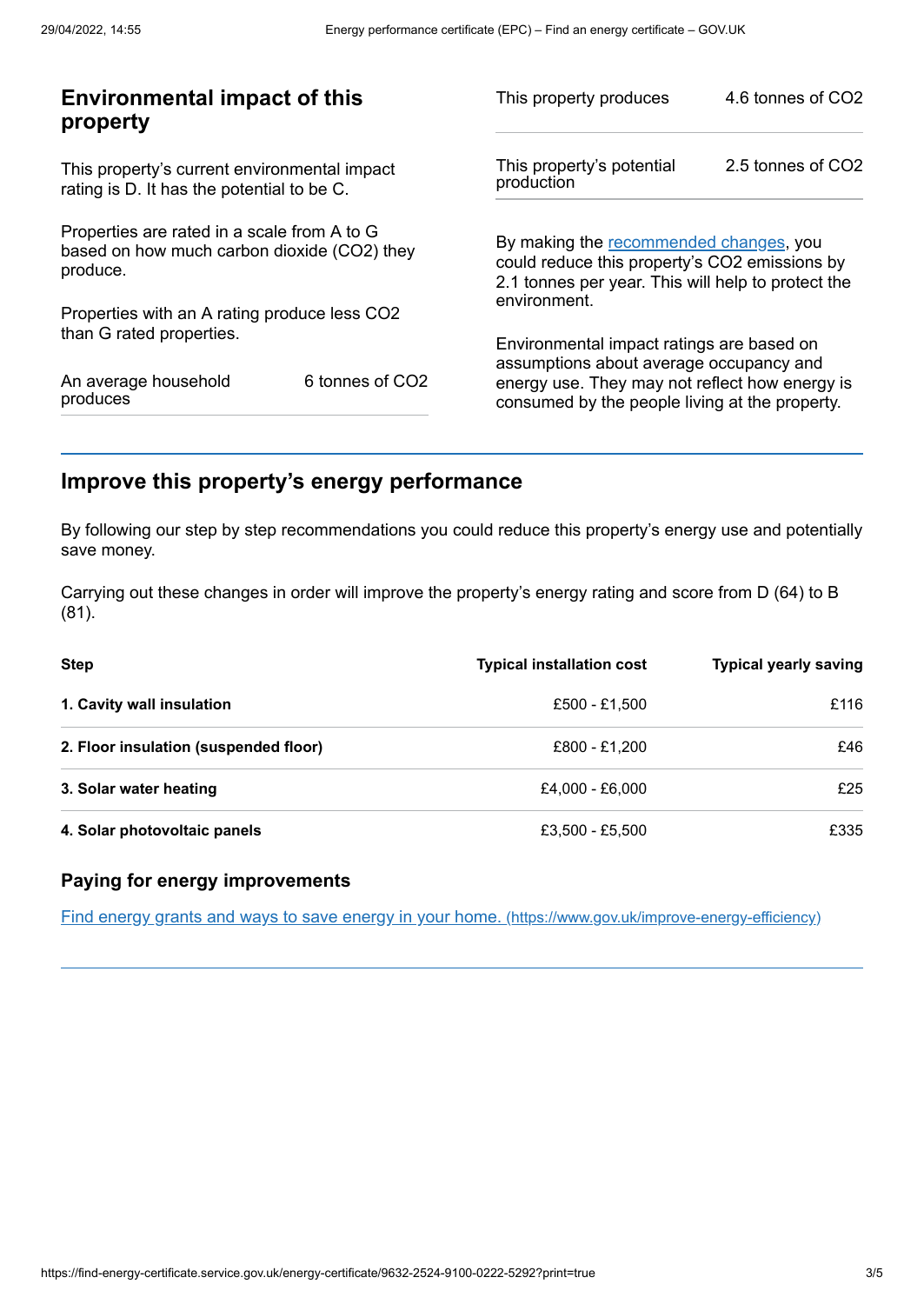| <b>Estimated energy use and</b><br>potential savings                                                                                                                                                 |      | Heating use in this property                                         |                                             |
|------------------------------------------------------------------------------------------------------------------------------------------------------------------------------------------------------|------|----------------------------------------------------------------------|---------------------------------------------|
| Estimated yearly energy<br>cost for this property                                                                                                                                                    | £927 | Heating a property usually makes up the<br>majority of energy costs. |                                             |
|                                                                                                                                                                                                      |      |                                                                      | Estimated energy used to heat this property |
| Potential saving                                                                                                                                                                                     | £188 | Space heating                                                        | 14129 kWh per year                          |
| The estimated cost shows how much the<br>average household would spend in this property<br>for heating, lighting and hot water. It is not based<br>on how energy is used by the people living at the |      | Water heating                                                        | 1919 kWh per year                           |
| property.                                                                                                                                                                                            |      | insulation                                                           | Potential energy savings by installing      |
| The potential saving shows how much money<br>you could save if you complete each                                                                                                                     |      | Type of insulation                                                   | Amount of energy saved                      |
| recommended step in order.                                                                                                                                                                           |      | Loft insulation                                                      | 263 kWh per year                            |
| For advice on how to reduce your energy bills<br>visit Simple Energy Advice<br>(https://www.simpleenergyadvice.org.uk/).                                                                             |      | <b>Cavity wall insulation</b>                                        | 2575 kWh per year                           |